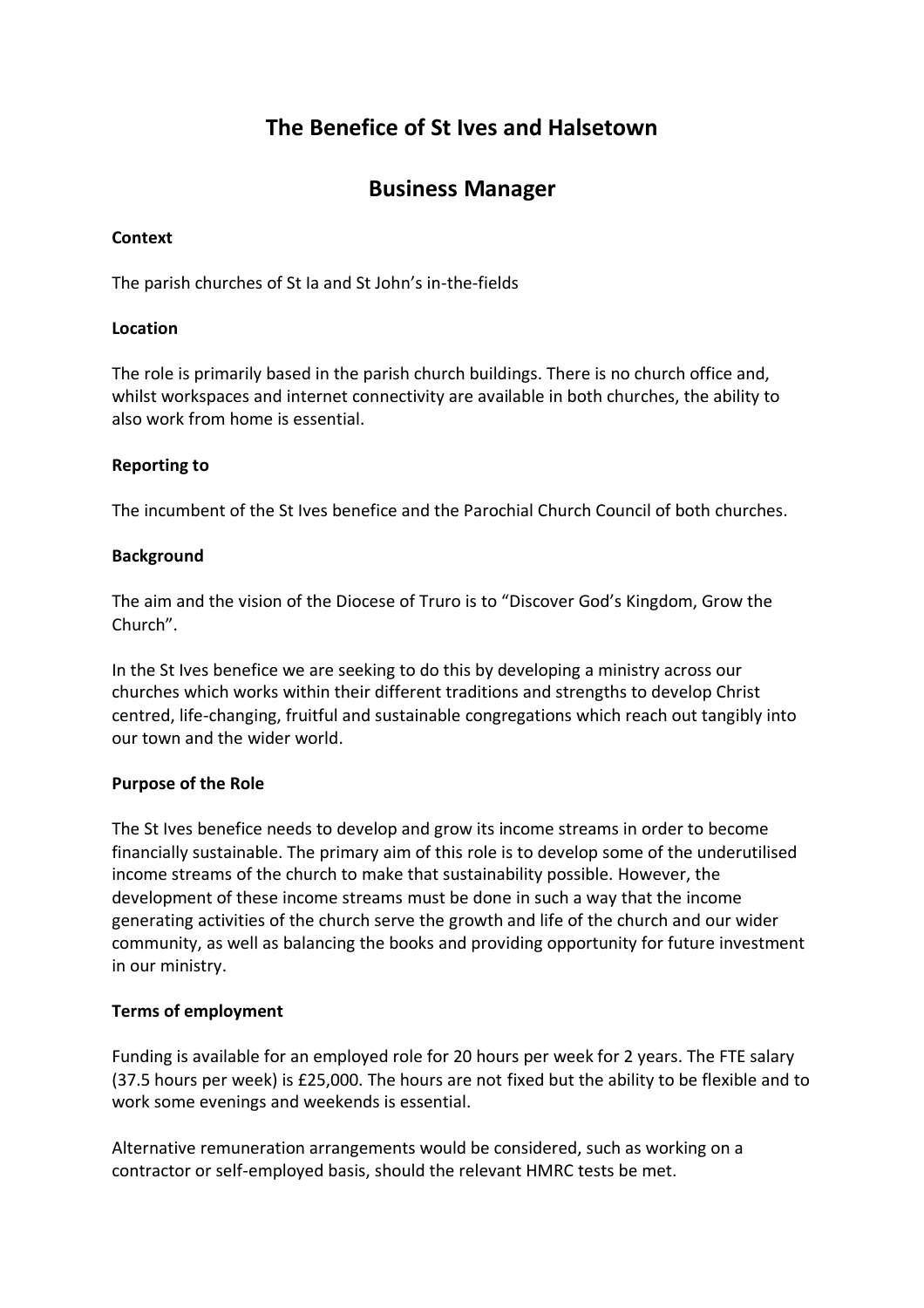## **Key tasks**

- 1. Oversee the planning, design, development and management of an outdoor café at St Ia including thinking through the appropriate vehicle (e.g. a CIC) and a way to integrate it with the existing volunteer led café which operates inside the church during the summer. See Appendix 1 for further details.
- 2. Publicise and increase occupancy of the St John's church hall.
- 3. Develop and implement a car parking scheme at St John's.
- 4. Develop the ability to provide fully catered functions, in particular for weddings at St Ia using the outdoor space.
- 5. Ensure that these activities do not conflict with the wider ministry of the churches but operate synergistically with them, contributing to the growth of the churches and the wider work of the churches in St Ives.

## **Key Targets by the end of year 1**

- 1. The outdoor café at St Ia ran through the summer of 2021 turning a net profit of £10,000+
- 2. The church hall is at 40-60% occupancy and contributed £8-10,000 from Sep '21 Sep '22.
- 3. A car parking scheme at St John's is running and generating income.
- 4. A business plan for an events business has been created.

## **Key Targets by the end of year 2:**

- 1. The outdoor café is running 20- 30 weeks a year with a net contribution of £15,000 per year.
- 2. Car parking scheme at St John's is contributing £5,000 per year.
- 3. The church hall is at 50-75% occupancy and contributing £10,000 £15,000 per year.
- 4. There is a capacity and pipeline for 10 fully catered weddings/events per year contributing £5,000 - £10,000.

## **Secondary Targets**

- 1. Develop and implement an effective policy for public communication including signage, the use of the church website, social media, local news outlets and printed material.
- 2. Redesign and stock the gift shop area in St Ia.
- 3. Set up a regular giving scheme for occasional visitors and a 'Friends' scheme.

4. Develop/implement further ideas for new or increased income streams which work with the ministry of the church. For example an occasional café or a Youth Festival at St John's church.

## **Reporting**

Bi-monthly reports will be required alongside attendance at key meetings and regular meetings with the incumbent. There will be a quarterly progress review.

## **Safeguarding**

The successful candidate will be required to agree to adhere to the Diocese of Truro's safeguarding policy and procedure as well as any other related laws and to do all that is reasonable to promote care and safety in the fulfilment of the role and in daily working life for all who may be vulnerable.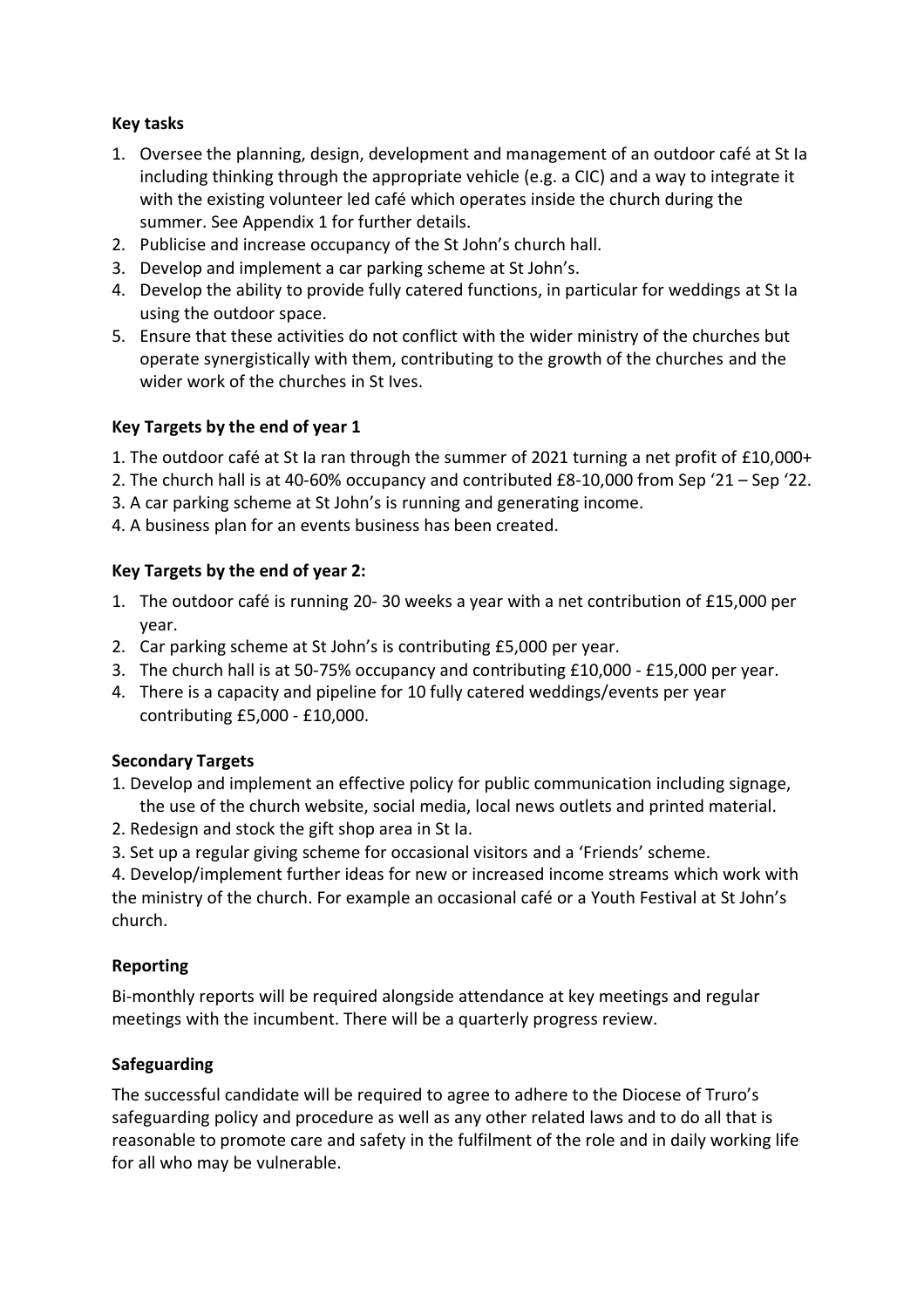#### **Health & Safety**

The successful candidate will be required to agree to adhere to the Diocese of Truro's Health and Safety policy and procedure as well as any other related laws and to do all that is reasonable to promote care and safety in the fulfilment of the role and in daily working life.

#### **Other**

Whilst it is not an occupational requirement that the post-holder is a Christian, it is imperative that the successful candidate is able to clearly articulate the way in which the commercial activities of the church can serve the wider life and mission of the church, as well as demonstrating understanding of and sympathy with those aims.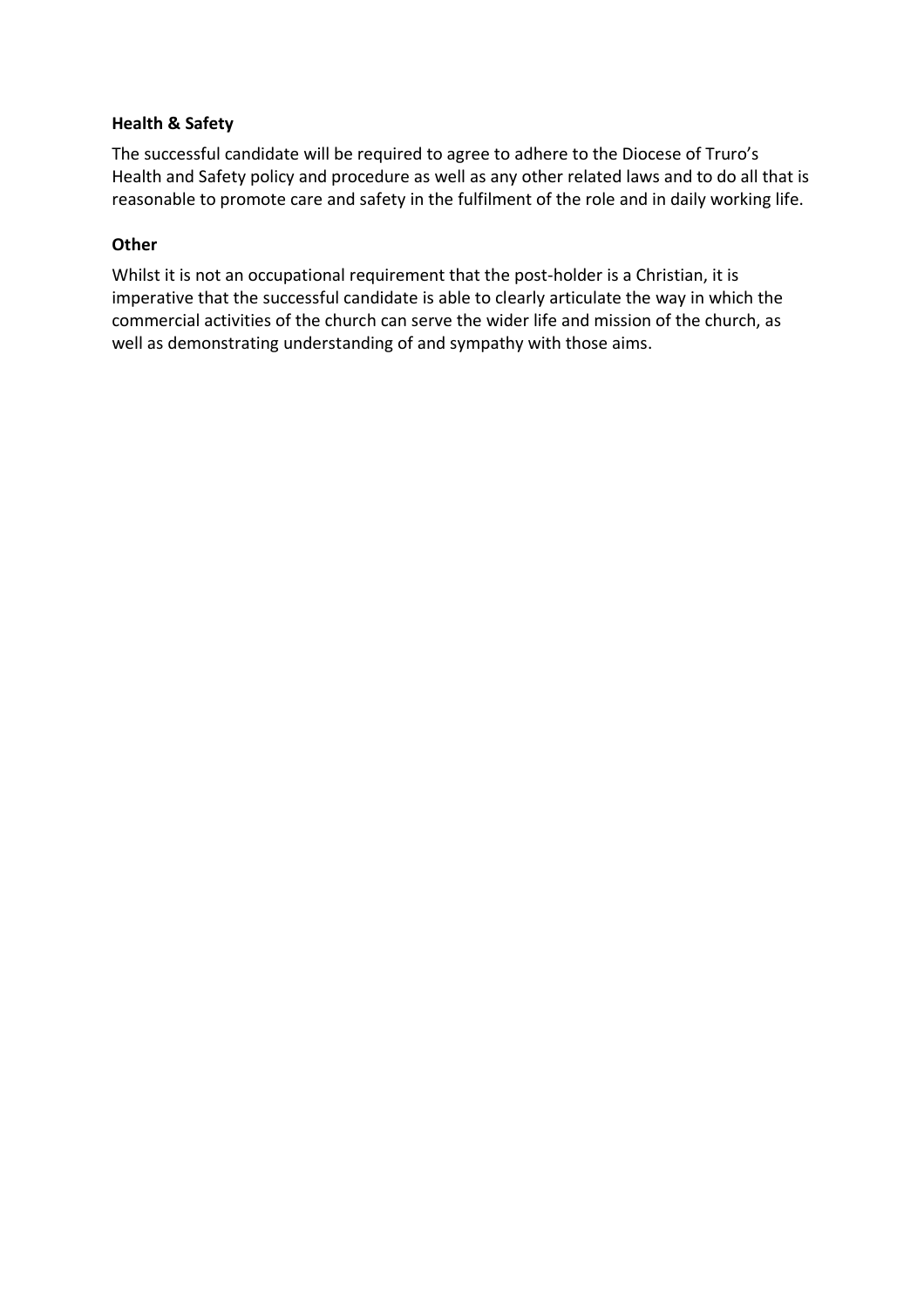## **PERSON SPECIFICATION**

## **Overview**

The ideal candidate will have proven experience of planning, designing and running successful enterprise in a range of sectors, in particular, hospitality and retail. They will have a track record of creative, ethical and profitable ventures and will demonstrate an awareness of how to integrate Christian ministry with commercial enterprise. They will have experience of working with churches and the unique challenges and opportunities this offers.

 They will have strong interpersonal and communication skills and will be good at selecting and training others to manage and lead alongside them. They will be highly organised and administratively strong, with a proven ability to meet deadlines and to manage under pressure.

#### **Experience**

#### **Essential**

- Setting up and running successful enterprise, particularly in the hospitality and retail sectors.
- Experience of developing and implementing business or strategic plans.
- Experience of managing others and of working within a diverse team.

#### **Desirable**

Experience of working in churches in a voluntary or professional capacity.

#### **Personal Characteristics and qualities**

#### **Essential**

- A clearly articulated desire to be part of the renewal and revitalisation of the church in Cornwall.
- A team leader and player.
- A clear thinker with a systematic approach to work.
- Pro-active, self-motivated and able to work on their own initiative.
- Ability to deal with many types of people at all levels.
- Creative approach to work with the ability to inspire creativity in others
- Resilient, with a high level of determination & persistence
- Strong written and verbal communication skills.
- Willingness and ability to work evenings and weekends as necessary.

#### **Desirable**

- Social media/web design skills and knowledge.
- Up to date knowledge in relevant areas such as health and safety, data protection and safeguarding.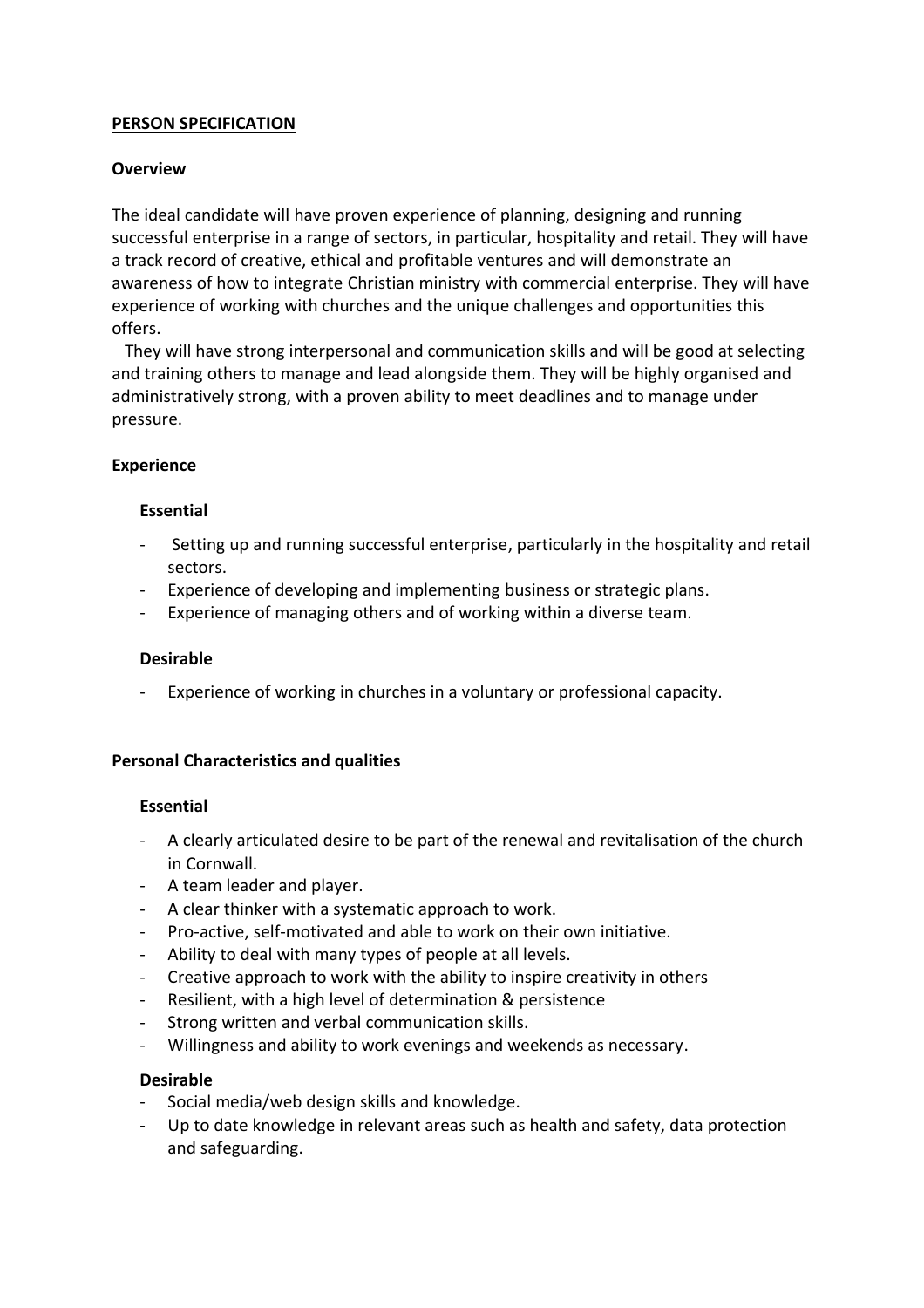**Appendix 1 – further details of the responsibilities under "Key Tasks" item 1:**

*Oversee the planning, design, development and management of an outdoor café at St Ia including thinking through the appropriate vehicle (e.g. a CIC) and a way to integrate it with the existing volunteer led café which operates inside the church during the summer.*

#### **Strategic Management**

#### **Year 1: 0-6 months**

o Develop a short term (1 year) business plan including an implementation plan and timeline in partnership with the incumbent and other stakeholders for approval by the St Ia PCC. To include:

o Infrastructure for weatherproofing, services (water, drainage and electric), and café including capital expenditure

- o Design and associated costings
- o Staffing and Volunteering and integration with our existing volunteer-led café.
- o Footfall, Café capacity, Covid safety
- o Pricing Strategy
- o Menu development

o Implement above plan by the end of June 2021.

o Develop and implement a communications and marketing strategy

o Ensure a high standard of service and customer care at all times;

o Ensure a high quality product is served at all times;

- o Oversee the management and handling of cash and other payments;
- o Manage the café budget;
- o Display a hands on approach including some time spent physically managing the café.

o Ensure a welcoming and positive atmosphere for customers and amongst staff, volunteers and other stakeholders;

o Provide clear leadership to the café team and support them to be as effective and efficient as possible;

o Recruit paid staff as and when required;

o Ensure staff receive the required training and supporting them to ensure this remains upto-date;

o Develop a volunteer workforce and ethos to complement the paid staff capacity.

o Oversee H&S, Food Hygiene and Security.

## **Year 1 – 2: 6-18 months**

o Develop a medium to long term (5 year+) business plan by Feb 2022 including an implementation plan and timeline in partnership with the incumbent and other stakeholders for approval by the St Ia PCC. To include:

o Permanent infrastructure for weatherproofing, services and café including capital expenditure

o Further design ideas and associated costings

o Staffing and Volunteering including a café manager.

o Integration with the inside of the church and the existing volunteer-led summer café.